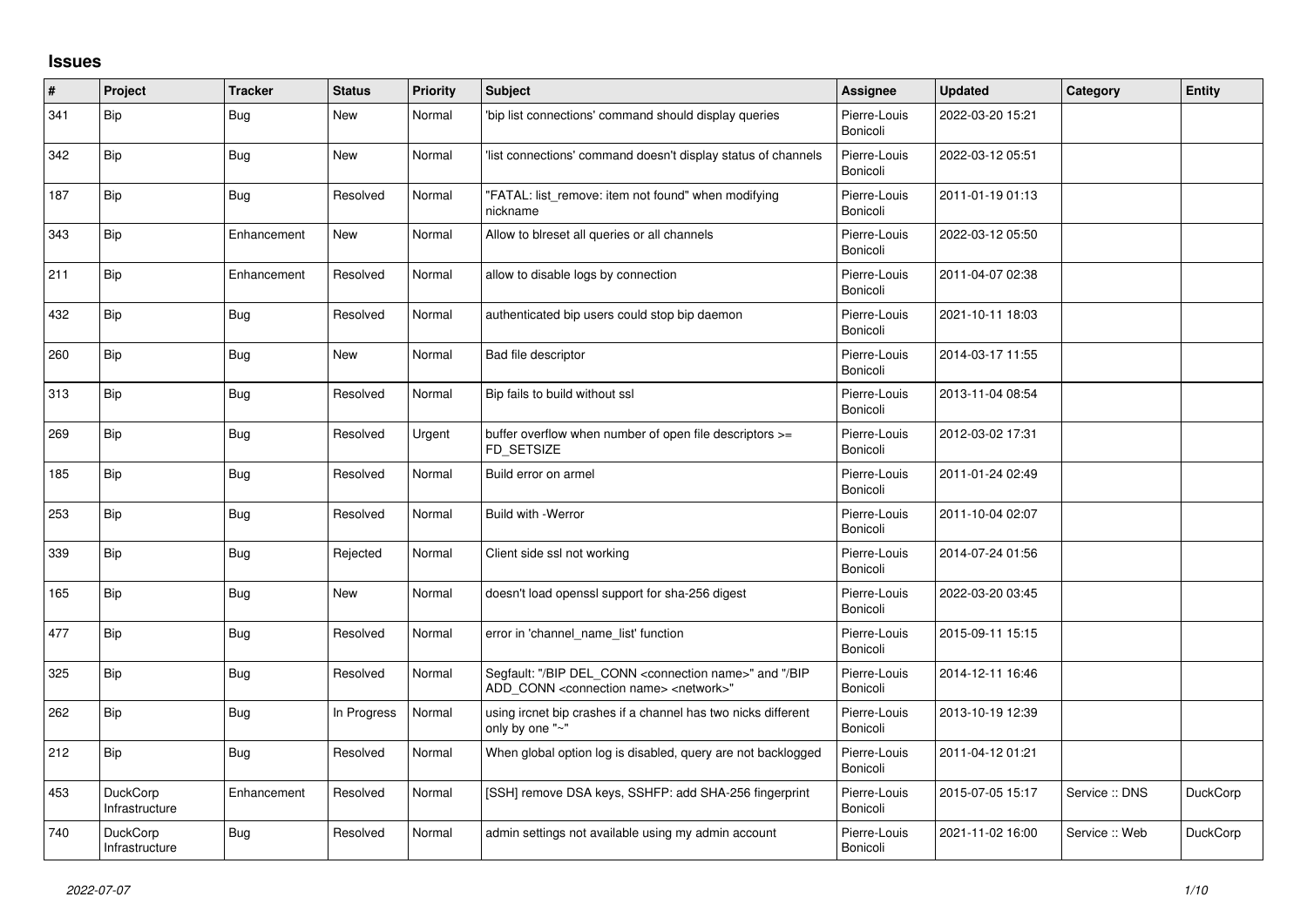| $\#$ | Project                           | <b>Tracker</b> | <b>Status</b> | <b>Priority</b> | <b>Subject</b>                                                                                      | <b>Assignee</b>          | <b>Updated</b>   | Category                     | <b>Entity</b>   |
|------|-----------------------------------|----------------|---------------|-----------------|-----------------------------------------------------------------------------------------------------|--------------------------|------------------|------------------------------|-----------------|
| 654  | DuckCorp<br>Infrastructure        | Bug            | Resolved      | Normal          | Anacron job 'cron.daily' on Toushirou: error: skipping<br>"/var/log/zabbix-agent/zabbix agentd.log" | Pierre-Louis<br>Bonicoli | 2019-05-26 01:44 | Org :: Admin                 | DuckCorp        |
| 705  | <b>DuckCorp</b><br>Infrastructure | Review         | Rejected      | Normal          | ansible-role-httpd php fpm: create Unix group used for pool<br>workers                              | Pierre-Louis<br>Bonicoli | 2020-07-10 18:04 |                              |                 |
| 488  | DuckCorp<br>Infrastructure        | Bug            | Resolved      | Normal          | Apply debian security updates                                                                       | Pierre-Louis<br>Bonicoli | 2017-03-01 08:25 |                              | DuckCorp        |
| 585  | <b>DuckCorp</b><br>Infrastructure | Review         | In Progress   | Normal          | backup_duck                                                                                         | Pierre-Louis<br>Bonicoli | 2017-09-29 18:12 | Service :: Backup            |                 |
| 441  | DuckCorp<br>Infrastructure        | Bug            | Resolved      | Normal          | bacula-fd daemon on Toushirou seems unreachable from<br>Korutopi                                    | Pierre-Louis<br>Bonicoli | 2015-02-18 04:49 | Service :: Backup            | DuckCorp        |
| 745  | DuckCorp<br>Infrastructure        | Enhancement    | New           | Normal          | ban IPs that try to authenticate with a nonexistent user                                            | Pierre-Louis<br>Bonicoli | 2022-06-22 04:23 | System :: Base               | <b>DuckCorp</b> |
| 606  | DuckCorp<br>Infrastructure        | Bug            | Resolved      | Normal          | Bip service unavailable since Oct 15 (Thorfinn)                                                     | Pierre-Louis<br>Bonicoli | 2020-04-04 14:56 | Service ::<br>Communication  | MilkyPond       |
| 591  | DuckCorp<br>Infrastructure        | Review         | In Progress   | Normal          | Commit eb15755f0416e4a07c8e585ec42db79051edb78f                                                     | Pierre-Louis<br>Bonicoli | 2017-09-04 20:21 | Service :: Backup            |                 |
| 489  | <b>DuckCorp</b><br>Infrastructure | <b>Bug</b>     | Resolved      | Normal          | concurrency between fail2ban firewalling init script                                                | Pierre-Louis<br>Bonicoli | 2016-10-17 01:27 | System :: Base               | <b>DuckCorp</b> |
| 729  | DuckCorp<br>Infrastructure        | Bug            | Resolved      | Normal          | ddns.duckcorp.org: HTTP error 500                                                                   | Pierre-Louis<br>Bonicoli | 2021-08-18 03:33 | Service :: Web               | <b>DuckCorp</b> |
| 632  | <b>DuckCorp</b><br>Infrastructure | Review         | Resolved      | Normal          | dropbear in initramfs: ansibilize                                                                   | Pierre-Louis<br>Bonicoli | 2018-11-19 02:45 |                              |                 |
| 511  | DuckCorp<br>Infrastructure        | Bug            | Resolved      | Normal          | DSA-3793-1 : update passwd and login packages                                                       | Pierre-Louis<br>Bonicoli | 2017-02-25 14:55 |                              | DuckCorp        |
| 704  | DuckCorp<br>Infrastructure        | Review         | Resolved      | Normal          | duckcorp-infra: move supervision server                                                             | Pierre-Louis<br>Bonicoli | 2020-07-13 15:02 |                              |                 |
| 687  | <b>DuckCorp</b><br>Infrastructure | Review         | Resolved      | Normal          | encrypt ansible vault password (locally)                                                            | Pierre-Louis<br>Bonicoli | 2020-04-17 09:29 |                              |                 |
| 644  | DuckCorp<br>Infrastructure        | Bug            | Resolved      | Normal          | Fail2ban bans me every time i use lists.duckcorp.org                                                | Pierre-Louis<br>Bonicoli | 2019-05-08 18:35 | Service: Mail                | DuckCorp        |
| 697  | DuckCorp<br>Infrastructure        | Bug            | Resolved      | Normal          | Fix "Found variable using reserved name: port"<br>(ansible-role-ssh role)                           | Pierre-Louis<br>Bonicoli | 2020-07-08 06:45 |                              | DuckCorp        |
| 653  | DuckCorp<br>Infrastructure        | Bug            | Resolved      | Normal          | Fix logcheck regex                                                                                  | Pierre-Louis<br>Bonicoli | 2019-05-26 01:44 |                              | DuckCorp        |
| 533  | DuckCorp<br>Infrastructure        | Enhancement    | Resolved      | Normal          | Install a Jessie LXC container with systemd enabled in order to<br>test/validate Burp setup         | Pierre-Louis<br>Bonicoli | 2017-07-24 04:55 | Service :: Backup            | DuckCorp        |
| 478  | DuckCorp<br>Infrastructure        | Enhancement    | Resolved      | Normal          | mkcert: Increase the length of RSA key                                                              | Pierre-Louis<br>Bonicoli | 2015-09-15 15:53 | Service :: IS / AAA /<br>PKI | DuckCorp        |
| 612  | DuckCorp<br>Infrastructure        | Enhancement    | Resolved      | Normal          | new Toushirou: check disks                                                                          | Pierre-Louis<br>Bonicoli | 2018-08-26 01:34 | System :: Hardware           | DuckCorp        |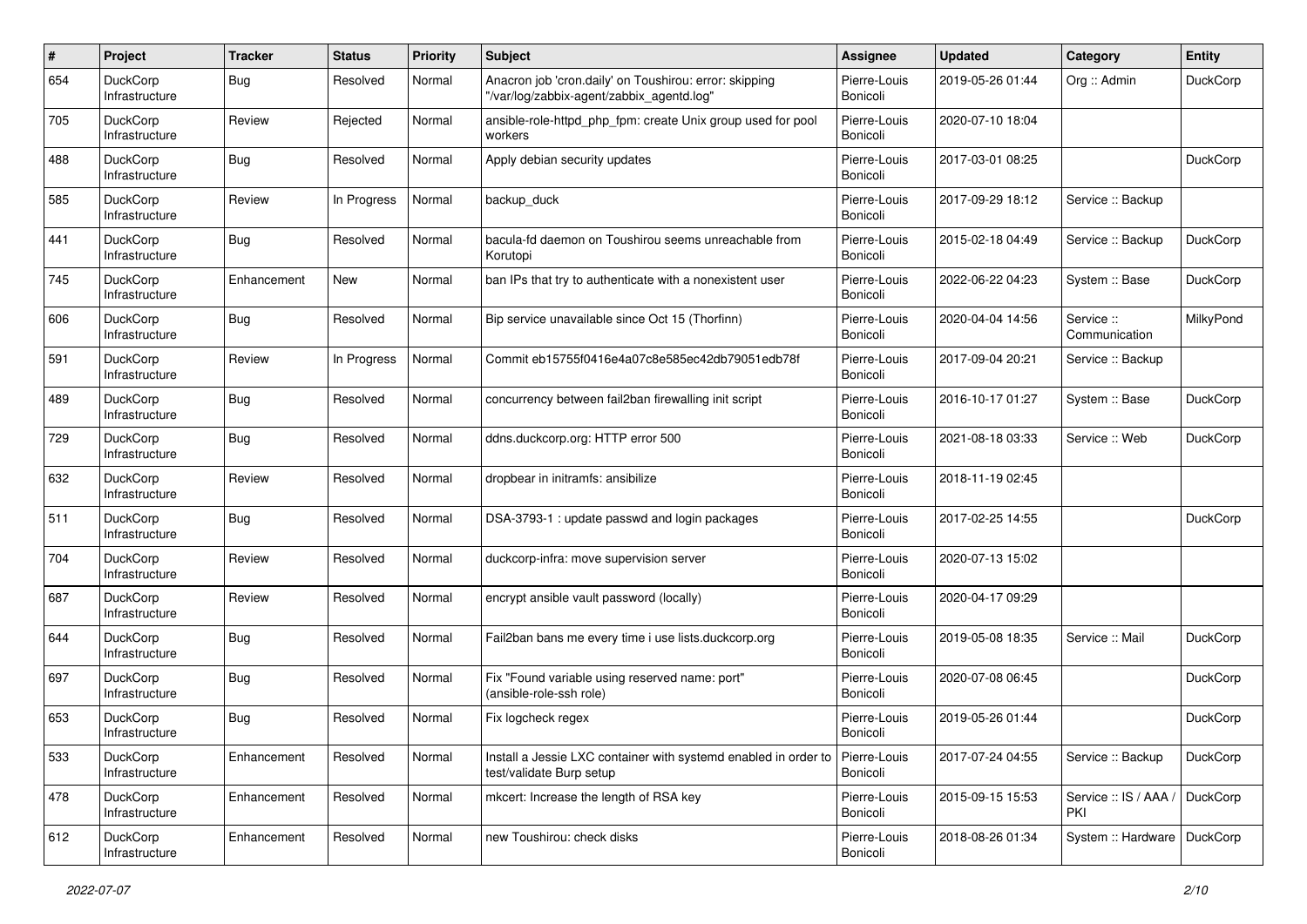| $\pmb{\#}$ | Project                           | <b>Tracker</b> | <b>Status</b> | <b>Priority</b> | <b>Subject</b>                                                                       | Assignee                 | <b>Updated</b>   | Category                     | <b>Entity</b>   |
|------------|-----------------------------------|----------------|---------------|-----------------|--------------------------------------------------------------------------------------|--------------------------|------------------|------------------------------|-----------------|
| 614        | DuckCorp<br>Infrastructure        | Enhancement    | Resolved      | Normal          | new Toushirou: Install system disks                                                  | Pierre-Louis<br>Bonicoli | 2018-08-26 01:23 | System :: Hardware           | <b>DuckCorp</b> |
| 696        | DuckCorp<br>Infrastructure        | Enhancement    | Resolved      | Normal          | New VM for sup/Zabbix                                                                | Pierre-Louis<br>Bonicoli | 2020-05-18 09:55 | Service ::<br>Supervision    | <b>DuckCorp</b> |
| 742        | DuckCorp<br>Infrastructure        | Bug            | Resolved      | Normal          | NextCloud: fix security warning related to unused imported<br>user cert              | Pierre-Louis<br>Bonicoli | 2021-11-02 15:53 | Service :: Web               | <b>DuckCorp</b> |
| 739        | <b>DuckCorp</b><br>Infrastructure | <b>Bug</b>     | Resolved      | Normal          | nicecity host: fan replacement                                                       | Pierre-Louis<br>Bonicoli | 2021-10-26 22:05 | System :: Hardware           | DuckCorp        |
| 584        | DuckCorp<br>Infrastructure        | Bug            | Resolved      | Normal          | Nicecity: allow all DC hosts to connect                                              | Pierre-Louis<br>Bonicoli | 2017-08-28 12:35 | Service :: Backup            | DuckCorp        |
| 583        | DuckCorp<br>Infrastructure        | Bug            | Resolved      | Normal          | Nicecity: increase rootfs                                                            | Pierre-Louis<br>Bonicoli | 2017-08-28 12:07 | Service :: Backup            | DuckCorp        |
| 605        | DuckCorp<br>Infrastructure        | Bug            | Rejected      | Normal          | No mail since 2017-10-15 07:00:02                                                    | Pierre-Louis<br>Bonicoli | 2018-06-08 19:46 | Service :: Mail              | DuckCorp        |
| 421        | DuckCorp<br>Infrastructure        | Bug            | Resolved      | Normal          | nslcd service has stopped working                                                    | Pierre-Louis<br>Bonicoli | 2020-04-19 06:57 | Service :: IS / AAA /<br>PKI | DuckCorp        |
| 446        | DuckCorp<br>Infrastructure        | Bug            | Resolved      | Normal          | On Korutopi, Bacula doesn't take care of Owncloud data.                              | Pierre-Louis<br>Bonicoli | 2015-03-09 01:44 | Service :: Backup            | <b>DuckCorp</b> |
| 512        | DuckCorp<br>Infrastructure        | Bug            | Resolved      | Normal          | Orfeo - postfix - remove workaround                                                  | Pierre-Louis<br>Bonicoli | 2017-03-01 08:17 | Service: Mail                | DuckCorp        |
| 551        | <b>DuckCorp</b><br>Infrastructure | Review         | Resolved      | Normal          | Orfeo: "sdb1: WRITE SAME failed. Manually zeroing.", branch:<br>disable write same   | Pierre-Louis<br>Bonicoli | 2017-06-19 10:31 |                              |                 |
| 503        | <b>DuckCorp</b><br>Infrastructure | Bug            | Resolved      | Normal          | Orfeo: new IPv4                                                                      | Pierre-Louis<br>Bonicoli | 2017-03-01 08:22 | System :: Network            | <b>DuckCorp</b> |
| 444        | DuckCorp<br>Infrastructure        | Bug            | Resolved      | Normal          | Owncould: documents shared by links are unavailable<br>(not-admin logged users only) | Pierre-Louis<br>Bonicoli | 2015-02-26 03:44 | Service :: Web               | MilkyPond       |
| 732        | DuckCorp<br>Infrastructure        | Enhancement    | Resolved      | Normal          | passenger: a better path for restart.txt                                             | Pierre-Louis<br>Bonicoli | 2021-09-14 04:58 |                              | <b>DuckCorp</b> |
| 493        | <b>DuckCorp</b><br>Infrastructure | Enhancement    | Resolved      | Normal          | postfix: value of strict mime encoding domain parameter                              | Pierre-Louis<br>Bonicoli | 2016-05-29 16:34 | Service: Mail                | <b>DuckCorp</b> |
| 465        | DuckCorp<br>Infrastructure        | Bug            | Resolved      | Normal          | qwebirc: use SSL                                                                     | Pierre-Louis<br>Bonicoli | 2015-07-17 14:45 | Service :: Web               | MilkyPond       |
| 607        | <b>DuckCorp</b><br>Infrastructure | Enhancement    | Resolved      | Normal          | Reboot Hivane hosted VMs in order to apply configuration<br>updates                  | Pierre-Louis<br>Bonicoli | 2017-10-31 00:13 |                              | DuckCorp        |
| 759        | <b>DuckCorp</b><br>Infrastructure | Bug            | In Progress   | Normal          | redmine instances don't send any notification                                        | Pierre-Louis<br>Bonicoli | 2022-06-22 04:12 | Service: Web                 | DuckCorp        |
| 770        | DuckCorp<br>Infrastructure        | Enhancement    | Resolved      | Normal          | redmine dc: delete spam accounts                                                     | Pierre-Louis<br>Bonicoli | 2022-04-19 22:10 | Service :: Web               | <b>DuckCorp</b> |
| 731        | <b>DuckCorp</b><br>Infrastructure | Tracking       | Blocked       | Normal          | redmine: disable usage of non-free gravatar service                                  | Pierre-Louis<br>Bonicoli | 2021-11-16 05:55 | Service: Web                 | <b>DuckCorp</b> |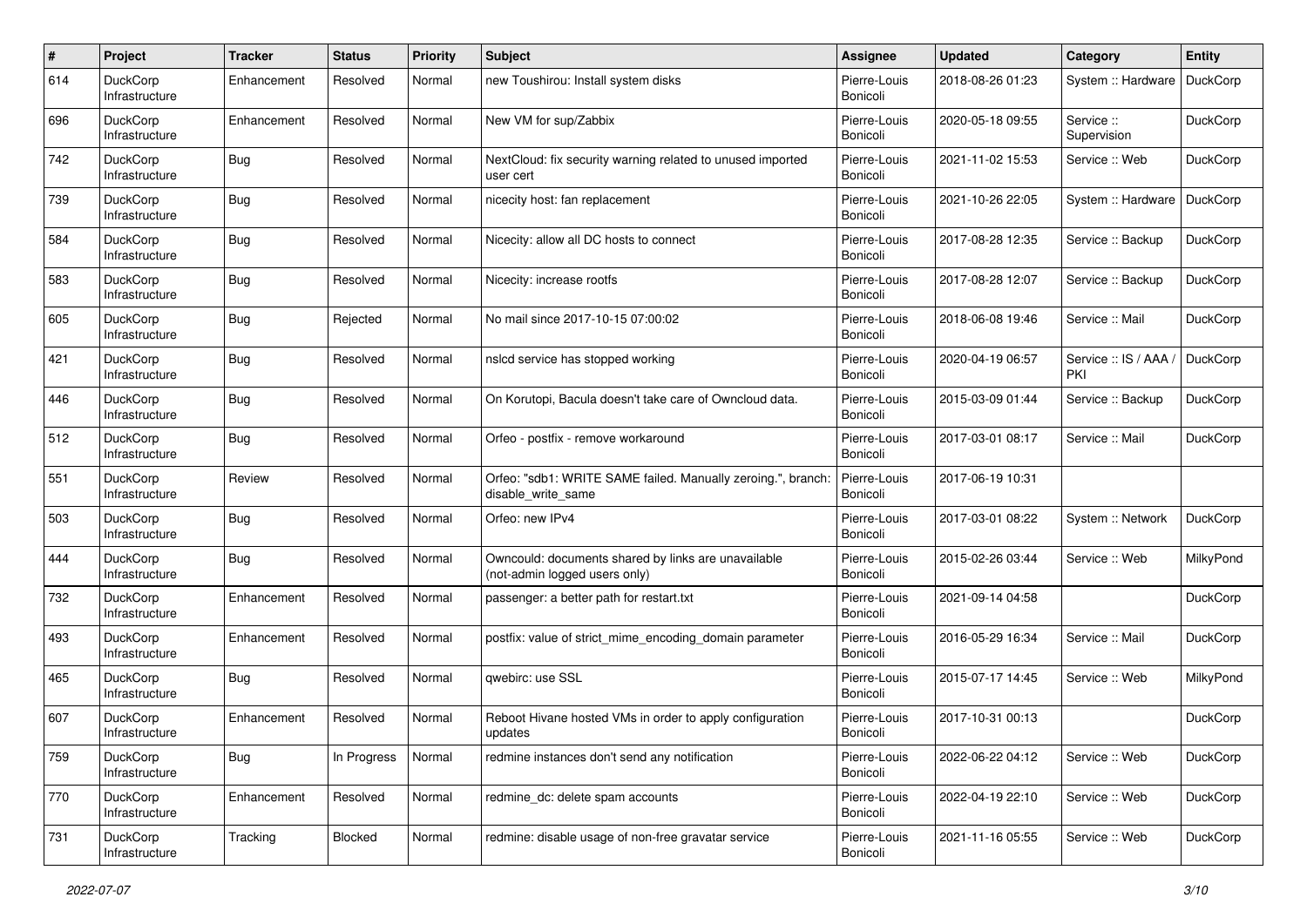| $\sharp$       | Project                           | <b>Tracker</b> | <b>Status</b> | <b>Priority</b> | <b>Subject</b>                                                                              | Assignee                 | <b>Updated</b>   | Category                  | <b>Entity</b>   |
|----------------|-----------------------------------|----------------|---------------|-----------------|---------------------------------------------------------------------------------------------|--------------------------|------------------|---------------------------|-----------------|
| 754            | <b>DuckCorp</b><br>Infrastructure | <b>Bug</b>     | Resolved      | Normal          | Redmine: unable to use some unicode unicode character in<br>comment                         | Pierre-Louis<br>Bonicoli | 2022-03-14 04:05 | Service :: Web            | <b>DuckCorp</b> |
| 429            | DuckCorp<br>Infrastructure        | Enhancement    | Resolved      | Normal          | remove dnsbl.ahbl.org from policyd-weight.conf                                              | Pierre-Louis<br>Bonicoli | 2015-01-12 00:59 | Service :: Mail           | <b>DuckCorp</b> |
| 744            | <b>DuckCorp</b><br>Infrastructure | <b>Bug</b>     | In Progress   | Normal          | Remove obsolete Buster packages                                                             | Pierre-Louis<br>Bonicoli | 2022-06-22 04:21 | System :: Base            | <b>DuckCorp</b> |
| 698            | DuckCorp<br>Infrastructure        | <b>Bug</b>     | Resolved      | Normal          | replication wasn't working on db-Idap-2                                                     | Pierre-Louis<br>Bonicoli | 2020-05-28 04:47 |                           | <b>DuckCorp</b> |
| 518            | <b>DuckCorp</b><br>Infrastructure | Review         | In Progress   | Normal          | Review branch backup                                                                        | Pierre-Louis<br>Bonicoli | 2017-09-29 18:12 |                           |                 |
| 507            | <b>DuckCorp</b><br>Infrastructure | Review         | Resolved      | Normal          | Review branch entropy role                                                                  | Pierre-Louis<br>Bonicoli | 2017-03-28 17:13 |                           |                 |
| 774            | DuckCorp<br>Infrastructure        | <b>Bug</b>     | Resolved      | Normal          | slapd service was stopped on toushirou                                                      | Pierre-Louis<br>Bonicoli | 2022-06-27 07:24 | System :: Base            | <b>DuckCorp</b> |
| 438            | <b>DuckCorp</b><br>Infrastructure | <b>Bug</b>     | Resolved      | Normal          | Synchronize content of /etc/postfix/transport (orfeo, toushirou)                            | Pierre-Louis<br>Bonicoli | 2015-02-11 00:38 | Service :: Mail           | <b>DuckCorp</b> |
| 525            | <b>DuckCorp</b><br>Infrastructure | <b>Bug</b>     | Resolved      | Normal          | Toushirou: /var/log/apache2/* remove delaycompress                                          | Pierre-Louis<br>Bonicoli | 2020-04-19 06:58 | Service: Web              | <b>DuckCorp</b> |
| 524            | DuckCorp<br>Infrastructure        | Bug            | Resolved      | Normal          | Toushirou: /var/log/proftpd/tls.log not rotated                                             | Pierre-Louis<br>Bonicoli | 2020-04-19 06:58 | Service :: FTP            | <b>DuckCorp</b> |
| 771            | DuckCorp<br>Infrastructure        | Bug            | Resolved      | Normal          | Toushirou: leftovers related to 00d55fd3 (apache2 & logrotate<br>failures)                  | Pierre-Louis<br>Bonicoli | 2022-06-05 20:45 | Service :: Web            | <b>DuckCorp</b> |
| 523            | <b>DuckCorp</b><br>Infrastructure | Bug            | Resolved      | Normal          | Toushirou: log aren't rotated                                                               | Pierre-Louis<br>Bonicoli | 2017-06-19 10:52 | System :: Base            | DuckCorp        |
| 772            | DuckCorp<br>Infrastructure        | Bug            | Resolved      | Normal          | toushirou: matrix-appservice-irc.service is failed                                          | Pierre-Louis<br>Bonicoli | 2022-06-15 01:14 | Service:<br>Communication | <b>DuckCorp</b> |
| 659            | DuckCorp<br>Infrastructure        | <b>Bug</b>     | Resolved      | Normal          | Toushirou: unable to decrypt root partition at boot                                         | Pierre-Louis<br>Bonicoli | 2019-07-16 01:53 |                           | <b>DuckCorp</b> |
| 669            | <b>DuckCorp</b><br>Infrastructure | Bug            | Resolved      | Normal          | WARNING: Ignoring deprecated option<br>DetectBrokenExecutables at /etc/clamav/clamd.conf:40 | Pierre-Louis<br>Bonicoli | 2019-10-09 12:08 |                           | DuckCorp        |
| $\overline{c}$ | MyCyma                            | Cosmetic       | Resolved      | Low             | bad typo / faute de frappe                                                                  | Pierre-Louis<br>Bonicoli | 2008-11-27 20:50 | Admin UI                  |                 |
| 270            | Bip                               | Enhancement    | Resolved      | High            | GIT: use signed tag                                                                         | Marc Dequènes            | 2013-10-19 14:15 |                           |                 |
| 633            | <b>DuckCorp</b><br>Infrastructure | <b>Bug</b>     | Resolved      | Normal          | "/var/log/spoolinger/spoolinger.log" is not rotated                                         | Marc Dequènes            | 2020-04-19 06:59 | Service :: Mail           | <b>DuckCorp</b> |
| 711            | DuckCorp<br>Infrastructure        | Review         | Resolved      | Normal          | Allow to connect to services hosted on Orthos while being at<br>Conde                       | Marc Dequènes            | 2020-09-28 11:55 | System :: Network         |                 |
| 706            | <b>DuckCorp</b><br>Infrastructure | Review         | Resolved      | Normal          | ansible-role-httpd php fpm:<br>dont_check_potentially_non_existent_path                     | Marc Dequènes            | 2020-07-13 15:00 |                           |                 |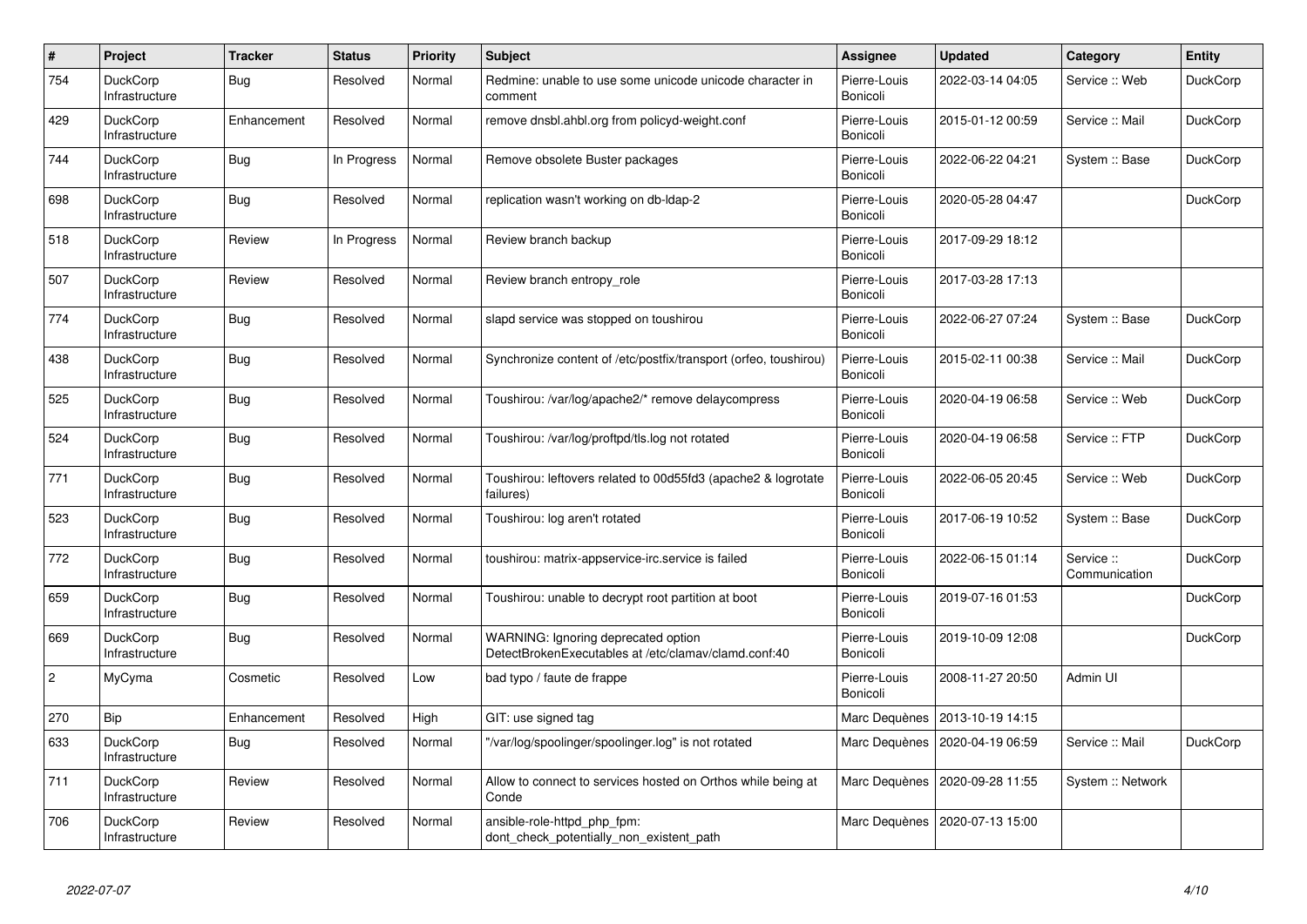| $\#$ | Project                           | <b>Tracker</b> | <b>Status</b> | <b>Priority</b> | <b>Subject</b>                                                                                     | <b>Assignee</b> | <b>Updated</b>                   | Category                  | Entity          |
|------|-----------------------------------|----------------|---------------|-----------------|----------------------------------------------------------------------------------------------------|-----------------|----------------------------------|---------------------------|-----------------|
| 702  | DuckCorp<br>Infrastructure        | Review         | Resolved      | Normal          | ansible-role-httpd php fpm: improve check mode support                                             | Marc Dequènes   | 2020-07-08 06:12                 |                           |                 |
| 707  | DuckCorp<br>Infrastructure        | Review         | Resolved      | Normal          | ansible-role-zabbix: ignore debian bugs #909750                                                    | Marc Dequènes   | 2020-07-10 11:00                 |                           |                 |
| 701  | DuckCorp<br>Infrastructure        | Review         | Resolved      | Normal          | ansible-role-zabbix: improve check mode support                                                    | Marc Dequènes   | 2020-07-06 15:51                 |                           |                 |
| 700  | <b>DuckCorp</b><br>Infrastructure | Review         | Resolved      | Normal          | ansible-role-zabbix: Use 'timedatectl show'                                                        | Marc Dequènes   | 2020-07-06 13:41                 |                           |                 |
| 546  | DuckCorp<br>Infrastructure        | Review         | Resolved      | Normal          | Bare variable aren't supported in with_* loops                                                     |                 | Marc Dequènes   2017-05-18 19:32 |                           |                 |
| 574  | DuckCorp<br>Infrastructure        | Enhancement    | Resolved      | Normal          | Call /usr/share/roundcube/bin/cleandb.sh in a cron job                                             | Marc Dequènes   | 2017-07-12 12:05                 | Service :: Mail           | <b>DuckCorp</b> |
| 588  | DuckCorp<br>Infrastructure        | Review         | Resolved      | Normal          | commit 3eabeec1f38110b8fb669b5d42dc01afee78ecd8                                                    | Marc Dequènes   | 2017-08-30 00:41                 | Service :: Backup         |                 |
| 589  | DuckCorp<br>Infrastructure        | Review         | Resolved      | Normal          | Commit 59ddff7af9b509a46a6716a0b6ced64bf9137fff &<br>e269f5666399b5fc4ee5877445d48ae0a29cdf85      | Marc Dequènes   | 2017-08-30 00:36                 | Service :: Backup         |                 |
| 587  | DuckCorp<br>Infrastructure        | Review         | Resolved      | Normal          | commit 8018bdee41abdb0891e8adfe8bab97bb33a21a56                                                    | Marc Dequènes   | 2017-08-29 16:13                 | Service :: Backup         |                 |
| 590  | DuckCorp<br>Infrastructure        | Review         | Resolved      | Normal          | Commit 8fb3e42740e072757925f983e1dbe94953d81e22                                                    | Marc Dequènes   | 2017-08-30 00:39                 | Service :: Backup         |                 |
| 586  | <b>DuckCorp</b><br>Infrastructure | Review         | Resolved      | Normal          | Commit 9f59ba5cfc8b0cc1b56c1fbd1b666b2eba464147                                                    | Marc Dequènes   | 2017-08-29 16:13                 | Service :: Backup         |                 |
| 508  | DuckCorp<br>Infrastructure        | Enhancement    | Resolved      | Normal          | Communication service with nice mobile client                                                      |                 | Marc Dequènes   2021-03-27 08:07 | Service:<br>Communication | <b>DuckCorp</b> |
| 616  | DuckCorp<br>Infrastructure        | Enhancement    | Resolved      | Normal          | Configure /etc/udev/rules.d/70-persistent-net.rules                                                | Marc Dequènes   | 2019-05-02 16:48                 | System :: Network         | DuckCorp        |
| 617  | DuckCorp<br>Infrastructure        | Bug            | Resolved      | Normal          | dc-monitoring Ansible role: Group trusted-proc does not exist                                      | Marc Dequènes   | 2018-04-28 12:26                 | System :: Base            | DuckCorp        |
| 703  | DuckCorp<br>Infrastructure        | Review         | Resolved      | Normal          | dc-web: improve check mode support                                                                 | Marc Dequènes   | 2020-07-08 06:21                 |                           |                 |
| 686  | DuckCorp<br>Infrastructure        | Review         | Resolved      | Normal          | enable fstrim                                                                                      | Marc Dequènes   | 2020-02-19 18:46                 | System :: Base            |                 |
| 712  | <b>DuckCorp</b><br>Infrastructure | Review         | Resolved      | Normal          | Fix 'ipaddr' Jinja filter usage and avoid a fork                                                   | Marc Dequènes   | 2020-10-28 11:43                 | System :: Base            |                 |
| 562  | DuckCorp<br>Infrastructure        | Review         | Rejected      | Normal          | Fix "Invalid SCRIPTWHITELIST configuration option:<br>Non-existent pathname: /usr/bin/lwp-request" |                 | Marc Dequènes   2017-06-19 16:08 |                           |                 |
| 561  | DuckCorp<br>Infrastructure        | Review         | Resolved      | Normal          | hostname and inventory name could differ                                                           |                 | Marc Dequènes   2017-06-19 16:21 |                           |                 |
| 622  | DuckCorp<br>Infrastructure        | <b>Bug</b>     | Resolved      | Normal          | httpd package shoud be installed first                                                             | Marc Dequènes   | 2018-04-27 10:39                 | System :: Base            | <b>DuckCorp</b> |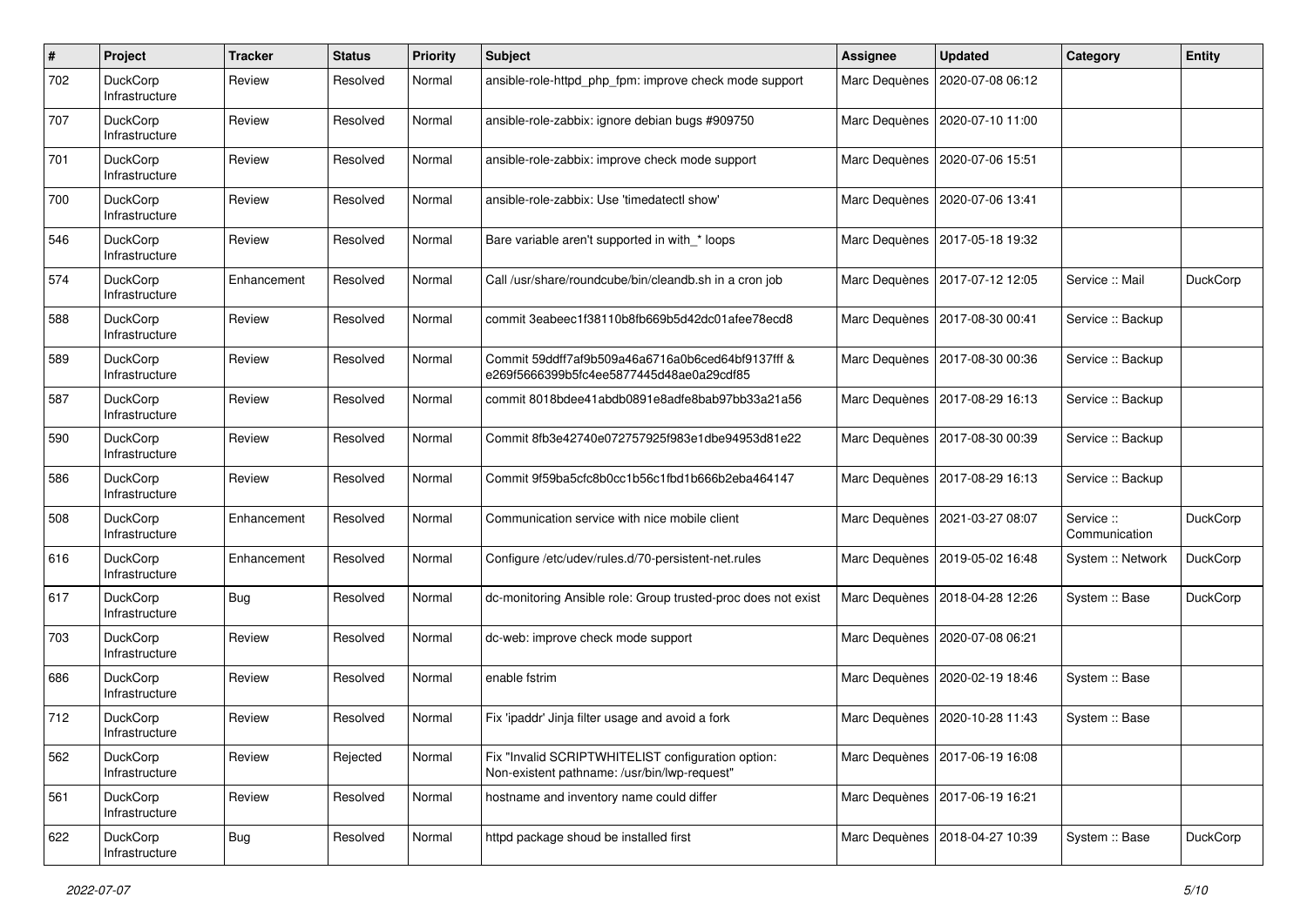| $\#$ | Project                           | <b>Tracker</b> | <b>Status</b> | <b>Priority</b> | <b>Subject</b>                                           | <b>Assignee</b> | <b>Updated</b>                   | Category                   | Entity          |
|------|-----------------------------------|----------------|---------------|-----------------|----------------------------------------------------------|-----------------|----------------------------------|----------------------------|-----------------|
| 544  | DuckCorp<br>Infrastructure        | Review         | Resolved      | Normal          | Install and configure ca-certificates                    | Marc Dequènes   | 2017-06-18 23:20                 |                            |                 |
| 543  | DuckCorp<br>Infrastructure        | Review         | Resolved      | Normal          | Install apt-transport-https before updating cache        | Marc Dequènes   | 2017-05-18 19:19                 |                            |                 |
| 635  | DuckCorp<br>Infrastructure        | Bug            | Resolved      | Normal          | invalid group 'pri-bip-webmasters'                       | Marc Dequènes   | 2018-09-11 11:00                 |                            | DuckCorp        |
| 619  | <b>DuckCorp</b><br>Infrastructure | <b>Bug</b>     | Resolved      | Normal          | LDAP servers: install slapd                              | Marc Dequènes   | 2018-05-24 05:56                 | Service: IS / AAA /<br>PKI | DuckCorp        |
| 531  | DuckCorp<br>Infrastructure        | Bug            | In Progress   | Normal          | Logcheck on Elwing seems unable to send mail             | Marc Dequènes   | 2017-07-27 20:39                 | System :: Base             | DuckLand        |
| 501  | <b>DuckCorp</b><br>Infrastructure | Enhancement    | Resolved      | Normal          | Migration from owncloud to nextcloud                     | Marc Dequènes   | 2017-06-04 02:58                 | Service ::<br>Groupware    | DuckCorp        |
| 685  | DuckCorp<br>Infrastructure        | Review         | Resolved      | Normal          | opendnssec isn't used anymore                            | Marc Dequènes   | 2020-02-19 18:46                 |                            |                 |
| 515  | DuckCorp<br>Infrastructure        | Enhancement    | In Progress   | Normal          | Orfeo: increase log retention                            | Marc Dequènes   | 2020-04-12 17:23                 | System :: Base             | <b>DuckCorp</b> |
| 741  | DuckCorp<br>Infrastructure        | Bug            | Resolved      | Normal          | Redmine: "Incomplete response received from application" | Marc Dequènes   | 2021-11-16 05:34                 | Service :: Web             | <b>DuckCorp</b> |
| 718  | DuckCorp<br>Infrastructure        | Bug            | Resolved      | Normal          | redmine: unable to register a new account                | Marc Dequènes   | 2021-09-11 23:39                 | Service: Web               | DuckCorp        |
| 549  | <b>DuckCorp</b><br>Infrastructure | Review         | Resolved      | Normal          | reformat yaml inventory branch                           | Marc Dequènes   | 2017-06-09 18:44                 |                            |                 |
| 509  | DuckCorp<br>Infrastructure        | Bug            | Resolved      | Normal          | Review branch add iface korutopi                         | Marc Dequènes   | 2017-03-07 22:14                 | System :: Network          | <b>DuckCorp</b> |
| 506  | DuckCorp<br>Infrastructure        | Bug            | Resolved      | Normal          | Review branch orfeo_remove_old_ip                        | Marc Dequènes   | 2017-02-18 01:25                 |                            | DuckCorp        |
| 510  | DuckCorp<br>Infrastructure        | Review         | Resolved      | Normal          | Review branch specify_FQDN_and_remote_port               | Marc Dequènes   | 2017-03-27 13:08                 |                            |                 |
| 517  | <b>DuckCorp</b><br>Infrastructure | Review         | Resolved      | Normal          | Review branch use_a_static_string_for_ansible_managed    | Marc Dequènes   | 2017-04-03 14:39                 |                            |                 |
| 519  | DuckCorp<br>Infrastructure        | Review         | In Progress   | Normal          | Review burp role                                         | Marc Dequènes   | 2017-08-29 04:45                 | Service :: Backup          |                 |
| 529  | <b>DuckCorp</b><br>Infrastructure | Review         | Resolved      | Normal          | Review disable_rkhunter_automatic_update branch          | Marc Dequènes   | 2017-05-10 15:19                 |                            |                 |
| 530  | <b>DuckCorp</b><br>Infrastructure | Review         | Resolved      | Normal          | review repository_usage                                  |                 | Marc Dequènes   2017-05-10 15:27 |                            |                 |
| 541  | DuckCorp<br>Infrastructure        | Review         | Resolved      | Normal          | Review template client cert branch                       | Marc Dequènes   | 2017-05-11 19:40                 | Service: IS / AAA /<br>PKI |                 |
| 621  | DuckCorp<br>Infrastructure        | Review         | Resolved      | Normal          | Review use present instead of installed                  | Marc Dequènes   | 2018-04-27 09:53                 | System :: Base             |                 |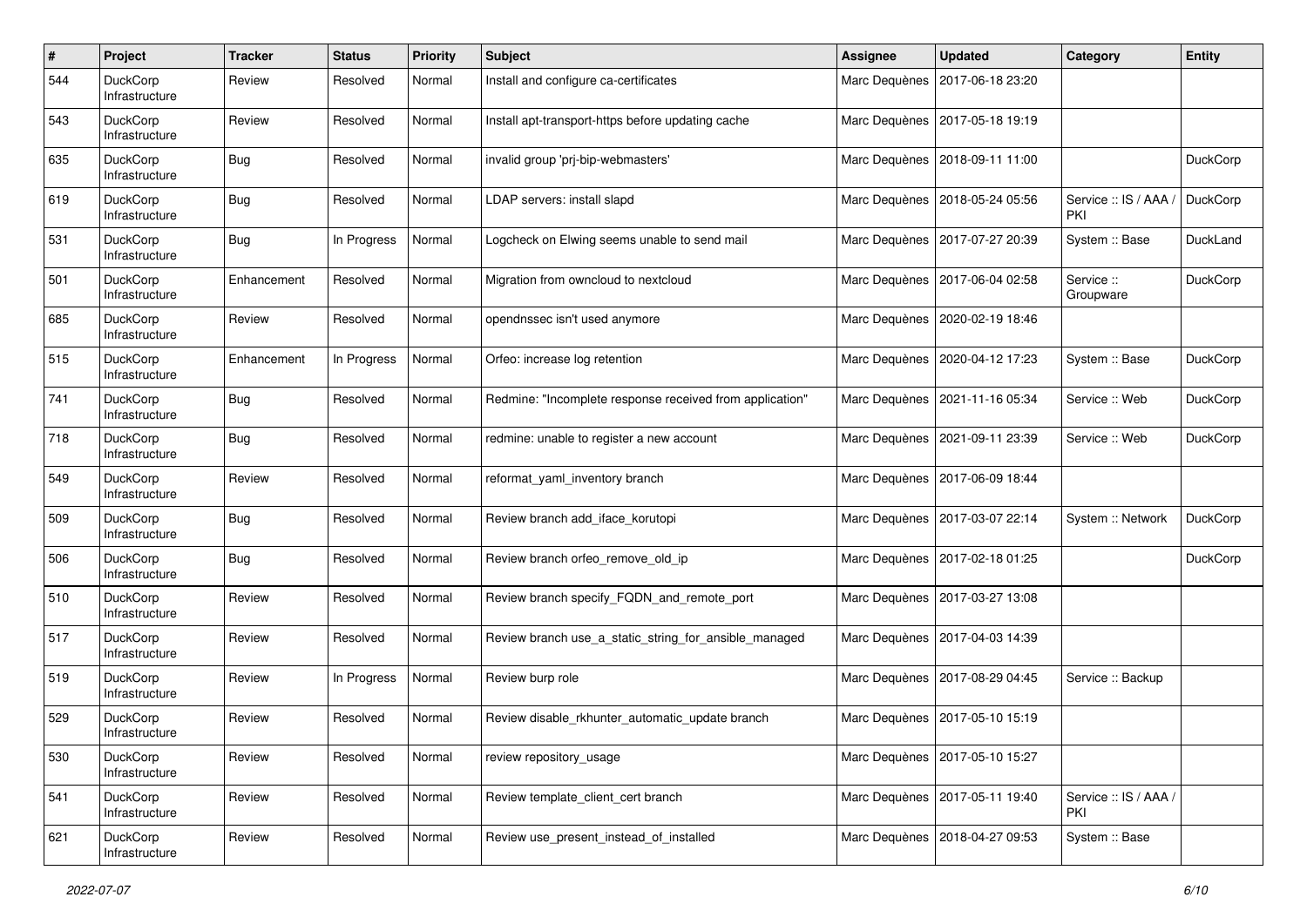| $\#$                      | Project                           | <b>Tracker</b> | <b>Status</b> | <b>Priority</b> | <b>Subject</b>                                                                              | <b>Assignee</b>      | <b>Updated</b>   | Category          | <b>Entity</b>   |
|---------------------------|-----------------------------------|----------------|---------------|-----------------|---------------------------------------------------------------------------------------------|----------------------|------------------|-------------------|-----------------|
| 620                       | DuckCorp<br>Infrastructure        | Review         | Resolved      | Normal          | review: fix_py3_compat_use_items                                                            | Marc Dequènes        | 2018-04-27 09:52 | System :: Base    |                 |
| 545                       | DuckCorp<br>Infrastructure        | Review         | Resolved      | Normal          | s/ansible hostname/inventory hostname/                                                      | Marc Dequènes        | 2017-05-18 19:30 |                   |                 |
| 747                       | DuckCorp<br>Infrastructure        | Bug            | Resolved      | Normal          | srv firewalling: invalid port/service `ircd-aux'/`ircd-ssl' specified<br>(Toushirou)        | Marc Dequènes        | 2021-12-15 08:59 | System :: Base    | <b>DuckCorp</b> |
| 548                       | <b>DuckCorp</b><br>Infrastructure | <b>Bug</b>     | Resolved      | Normal          | Toushirou: /etc/logrotate.d/ddns is ignored by logrotate                                    | Marc Dequènes        | 2017-06-19 10:56 | System :: Base    | DuckCorp        |
| 634                       | DuckCorp<br>Infrastructure        | Review         | Resolved      | Normal          | tt-rss Ansibilize logrotate configuration                                                   | Marc Dequènes        | 2018-09-11 11:12 | Service: Web      |                 |
| 560                       | DuckCorp<br>Infrastructure        | Review         | Resolved      | Normal          | Use deb.debian.org in sources.list                                                          | Marc Dequènes        | 2017-06-19 15:51 |                   |                 |
| 727                       | DuckCorp<br>Infrastructure        | Bug            | Resolved      | Normal          | Websites using ProxyPass directives fail with HTTP error 500                                | Marc Dequènes        | 2021-07-09 12:10 | Service: Web      | <b>DuckCorp</b> |
| 542                       | mkcert                            | Review         | In Progress   | Normal          | mkcert: allow to specify CONFDIR                                                            | Marc Dequènes        | 2017-06-04 02:44 |                   |                 |
| 5                         | MyCyma                            | Bug            | Resolved      | Normal          | Can not modify "technique"/"Support" property                                               | Marc Dequènes        | 2009-03-23 22:53 | Database          |                 |
| $\,6\,$                   | MyCyma                            | Enhancement    | Resolved      | Low             | Per user language                                                                           | Marc Dequènes        | 2009-03-24 01:30 | Admin UI          |                 |
| $\mathbf{1}$              | MyCyma                            | <b>Bug</b>     | Resolved      | Normal          | size's setting when editing item / valeur de la dimension lors de<br>l'edition d'une oeuvre | Marc Dequènes        | 2008-11-27 21:11 | Admin UI          |                 |
| $\ensuremath{\mathsf{3}}$ | MyCyma                            | Cosmetic       | Rejected      | Low             | Upper case acute accent is not correctly displayed                                          | Marc Dequènes        | 2009-01-04 02:42 | Admin UI          |                 |
| 431                       | Bip                               | <b>Bug</b>     | <b>New</b>    | High            | bip is leaking file descriptors                                                             | Loïc Gomez           | 2022-01-03 12:30 |                   |                 |
| 481                       | Bip                               | <b>Bug</b>     | In Progress   | Normal          | Fix log level for erroneous messages                                                        | Loïc Gomez           | 2022-03-20 16:57 |                   |                 |
| 265                       | Bip                               | <b>Bug</b>     | Resolved      | Normal          | bip segfaults when a client uses a password with a space                                    | <b>Arnaud Cornet</b> | 2012-01-25 05:20 |                   |                 |
| 505                       | DuckCorp<br>Infrastructure        | Bug            | Resolved      | Normal          | Orfeo: Remove old IPv4                                                                      | DC Admins            | 2017-03-01 08:20 | System :: Network | DuckCorp        |
| 768                       | DuckCorp<br>Infrastructure        | External       | Resolved      | Normal          | Perte du xco Oxymium/Nerim à PA3 le 14/04                                                   | DC Admins            | 2022-04-16 01:15 | System :: Network |                 |
| 460                       | DuckCorp<br>Infrastructure        | Enhancement    | Resolved      | High            | SSL/TLS: check ciphers                                                                      | DC Admins            | 2017-09-23 09:56 |                   | <b>DuckCorp</b> |
| 188                       | Bip                               | Bug            | New           | Normal          | "FATAL: Element with key nohar already in hash 5151a968"<br>when netplit occurs             |                      | 2011-12-20 02:10 |                   |                 |
| 715                       | Bip                               | Enhancement    | New           | Normal          | Backlog one channel only                                                                    |                      | 2021-10-11 17:54 |                   |                 |
| 352                       | Bip                               | <b>Bug</b>     | New           | Normal          | bip & Bitlbee                                                                               |                      | 2014-09-22 20:27 |                   |                 |
| 186                       | Bip                               | <b>Bug</b>     | New           | High            | Bip crash after using "/QUOTE BIP TRUST OK" on a new<br>connection                          |                      | 2013-10-18 18:15 |                   |                 |
| 192                       | Bip                               | Bug            | Feedback      | Low             | using "hide ping pong event" in mIRC doesn't work with bip                                  |                      | 2014-01-10 14:59 |                   |                 |
| 726                       | DuckCorp<br>Infrastructure        | Bug            | Resolved      | Normal          | /etc/stunnel/certs/duckcorp_stunnel_redis_Orfeo.pem expired                                 |                      | 2021-07-09 12:49 |                   | DuckCorp        |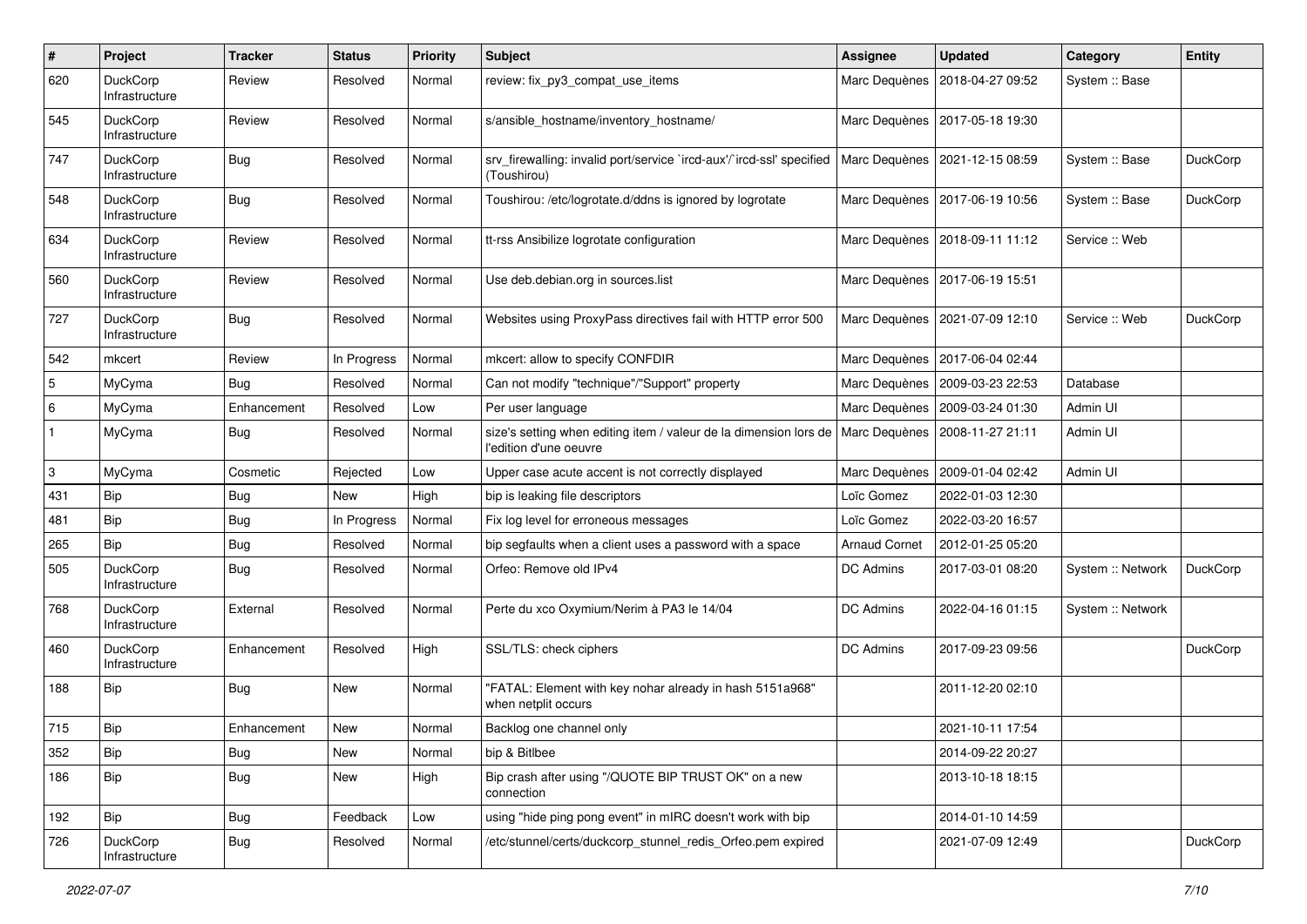| #   | Project                           | <b>Tracker</b> | <b>Status</b> | <b>Priority</b> | <b>Subject</b>                                                                                                                                                 | <b>Assignee</b> | <b>Updated</b>   | Category           | <b>Entity</b>   |
|-----|-----------------------------------|----------------|---------------|-----------------|----------------------------------------------------------------------------------------------------------------------------------------------------------------|-----------------|------------------|--------------------|-----------------|
| 504 | DuckCorp<br>Infrastructure        | Bug            | Rejected      | Normal          | Backups are failing due to an expired certificate                                                                                                              |                 | 2017-04-05 06:46 | Service :: Backup  | DuckCorp        |
| 470 | DuckCorp<br>Infrastructure        | Bug            | Resolved      | Normal          | Bind: disable dnssec-lookaside                                                                                                                                 |                 | 2015-07-28 23:35 | Service: DNS       | <b>DuckCorp</b> |
| 443 | DuckCorp<br>Infrastructure        | Bug            | New           | Normal          | clamav@hg.duckcorp.org: User unknown in virtual alias table                                                                                                    |                 | 2018-04-28 08:26 | Service :: Mail    | DuckLand        |
| 608 | <b>DuckCorp</b><br>Infrastructure | <b>Bug</b>     | New           | Normal          | debsecan mail configuration problem (Thorfinn, Jinta and<br>Toushirou)                                                                                         |                 | 2017-12-01 08:11 | System :: Base     | <b>DuckCorp</b> |
| 773 | DuckCorp<br>Infrastructure        | Enhancement    | <b>New</b>    | Low             | Investigate Kea usage                                                                                                                                          |                 | 2022-06-26 13:59 | System :: Network  | DuckCorp        |
| 513 | <b>DuckCorp</b><br>Infrastructure | Bug            | Resolved      | Normal          | Mailman: DMARC checks are enabled and could fail                                                                                                               |                 | 2017-02-28 15:31 | Service :: Mail    | <b>DuckCorp</b> |
| 767 | <b>DuckCorp</b><br>Infrastructure | <b>Bug</b>     | New           | Normal          | mailman3-web internal error                                                                                                                                    |                 | 2022-03-27 21:54 | Service :: Mail    | <b>DuckCorp</b> |
| 615 | DuckCorp<br>Infrastructure        | Enhancement    | Rejected      | Normal          | new Toushirou: configuration migration                                                                                                                         |                 | 2018-11-21 08:07 | System :: Base     | <b>DuckCorp</b> |
| 578 | DuckCorp<br>Infrastructure        | Bug            | Resolved      | Normal          | Nicecity: local lxc-net service overrides the one provided by<br>LXC package                                                                                   |                 | 2017-08-28 12:05 | Service :: Backup  | <b>DuckCorp</b> |
| 766 | DuckCorp<br>Infrastructure        | Bug            | Resolved      | Normal          | Orfeo postman[1643199]:<br>/usr/lib/ruby/vendor_ruby/rubygems/core_ext/kernel_require.rb:<br>85:in 'require': cannot load such file -- active Idap (LoadError) |                 | 2022-03-27 21:36 | Service :: Mail    | <b>DuckCorp</b> |
| 713 | DuckCorp<br>Infrastructure        | Bug            | New           | Normal          | orfeo: smartd misconfigured                                                                                                                                    |                 | 2020-09-28 11:50 | System :: Base     | <b>DuckCorp</b> |
| 451 | <b>DuckCorp</b><br>Infrastructure | <b>Bug</b>     | Rejected      | Normal          | postfix and LDAP errors: Idap:/etc/postfix/Idap_redirs.cf lookup<br>error                                                                                      |                 | 2020-04-19 06:57 | Service :: Mail    | DuckCorp        |
| 502 | DuckCorp<br>Infrastructure        | Bug            | Resolved      | Normal          | Reboot servers (orfeo, jinta, thorfinn, toushirou)                                                                                                             |                 | 2017-02-06 16:11 |                    | <b>DuckCorp</b> |
| 719 | DuckCorp<br>Infrastructure        | Enhancement    | Rejected      | Normal          | redmine role depends on unversioned patches                                                                                                                    |                 | 2021-02-20 18:33 | Service :: Web     | <b>DuckCorp</b> |
| 469 | DuckCorp<br>Infrastructure        | Bug            | Resolved      | Normal          | systemd[1]: Failed to set memory.limit_in_bytes on : Invalid<br>argument                                                                                       |                 | 2017-07-20 10:03 | System :: Base     | DuckCorp        |
| 769 | DuckCorp<br>Infrastructure        | Bug            | Rejected      | Normal          | Toushirou get stuck randomly at boot                                                                                                                           |                 | 2022-06-07 06:44 | System :: Hardware | DuckCorp        |
| 717 | <b>DuckCorp</b><br>Infrastructure | Bug            | Resolved      | Normal          | toushirou: new body                                                                                                                                            |                 | 2021-02-20 18:46 | Service: Network   | <b>DuckCorp</b> |
| 681 | DuckCorp<br>Infrastructure        | Review         | Resolved      | Normal          | Undefined attribute: mda_usergroup                                                                                                                             |                 | 2020-02-09 22:36 |                    |                 |
| 746 | DuckCorp<br>Infrastructure        | <b>Bug</b>     | In Progress   | Normal          | unexpected restart of Toushirou host                                                                                                                           |                 | 2021-12-14 02:43 |                    | DuckCorp        |
| 357 | UFWI                              | Bug            | New           | Normal          | Add CRL distribution point support                                                                                                                             |                 | 2014-11-25 03:02 | ufwi-ssl           |                 |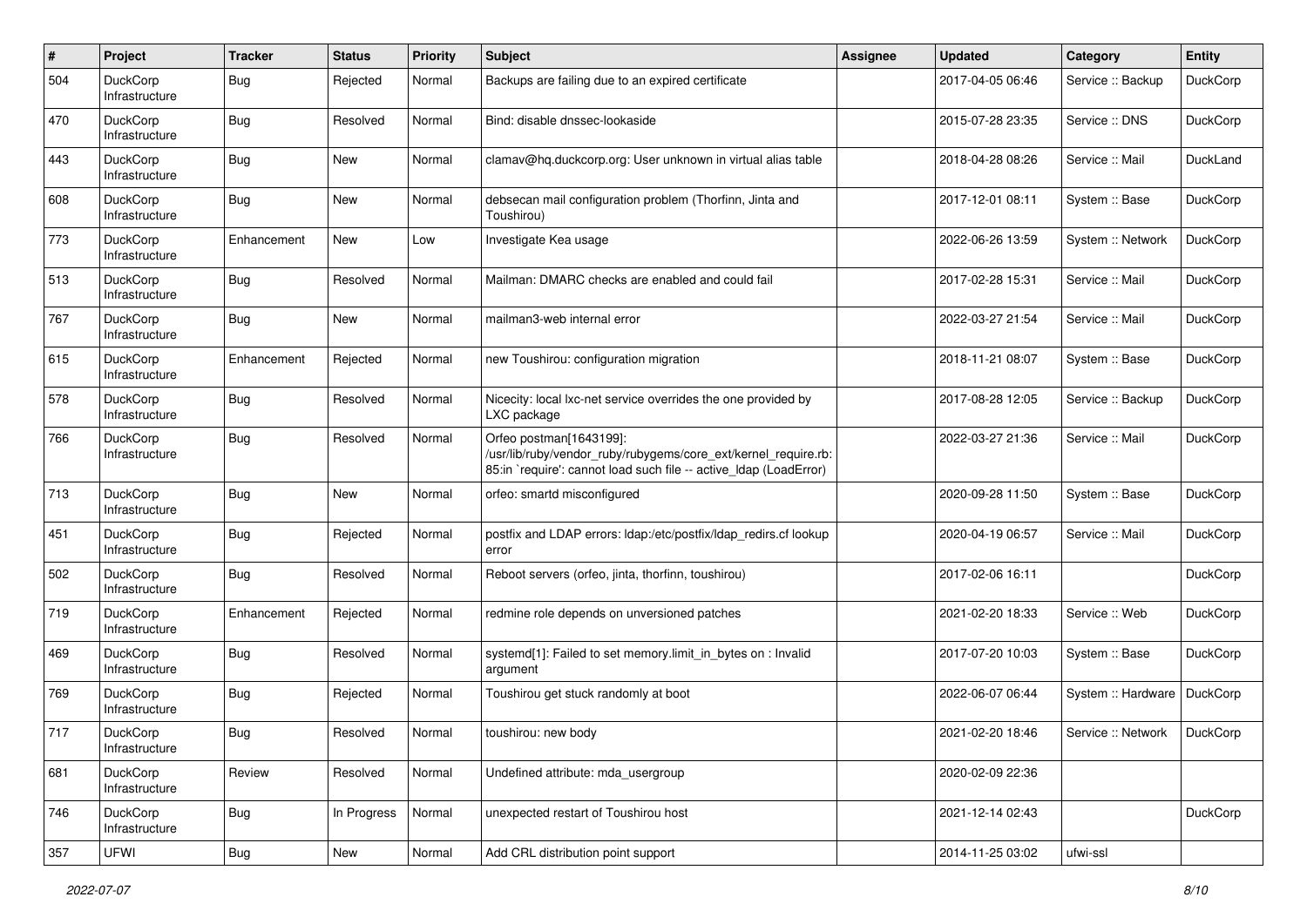| #   | Project | <b>Tracker</b> | <b>Status</b> | <b>Priority</b> | Subject                                                                    | <b>Assignee</b> | <b>Updated</b>   | Category            | <b>Entity</b> |
|-----|---------|----------------|---------------|-----------------|----------------------------------------------------------------------------|-----------------|------------------|---------------------|---------------|
| 369 | UFWI    | Enhancement    | New           | Normal          | Password protected certificates support                                    |                 | 2014-11-25 23:20 | ufwi-client         |               |
| 356 | UFWI    | Bug            | <b>New</b>    | Normal          | Test CRL handling                                                          |                 | 2014-11-25 03:02 | ufwi-ssl            |               |
| 364 | UFWI    | Bug            | New           | Normal          | Test CRL handling                                                          |                 | 2014-11-25 03:05 | ufwi-client         |               |
| 407 | UFWI    | Bug            | New           | Normal          | [contact] Non translated mail messages                                     |                 | 2014-11-25 23:38 | ufwi-conf           |               |
| 400 | UFWI    | Enhancement    | <b>New</b>    | Normal          | [ntp] Add timezone support                                                 |                 | 2014-11-25 23:35 | ufwi-conf           |               |
| 411 | UFWI    | Bug            | New           | Normal          | About window                                                               |                 | 2014-11-25 23:39 | ufwi-conf           |               |
| 417 | UFWI    | Enhancement    | <b>New</b>    | Normal          | Add GnuTLS 3.x support                                                     |                 | 2014-11-25 23:42 | ufwi-ssl            |               |
| 390 | UFWI    | Enhancement    | New           | Normal          | Add libev 4.0 support                                                      |                 | 2014-11-25 23:29 | ufwi-ssl            |               |
| 391 | UFWI    | Enhancement    | New           | Normal          | Add libev 4.0 support                                                      |                 | 2014-11-25 23:29 | ufwi-authd          |               |
| 392 | UFWI    | Enhancement    | <b>New</b>    | Normal          | Add libev 4.0 support                                                      |                 | 2014-11-25 23:30 | ufwi-filterd        |               |
| 358 | UFWI    | Documentation  | New           | Normal          | API documentation                                                          |                 | 2014-11-25 03:03 | ufwi-ssl            |               |
| 386 | UFWI    | Enhancement    | New           | Normal          | Authentication without Java                                                |                 | 2014-11-25 23:27 | ufwi-captive-portal |               |
| 375 | UFWI    | Enhancement    | New           | Normal          | Debian packaging                                                           |                 | 2014-11-25 23:22 | ufwi-authd          |               |
| 378 | UFWI    | Enhancement    | New           | Normal          | Debian packaging                                                           |                 | 2014-11-25 23:23 | ufwi-base           |               |
| 379 | UFWI    | Enhancement    | <b>New</b>    | Normal          | Debian packaging                                                           |                 | 2014-11-25 23:24 | ufwi-client         |               |
| 380 | UFWI    | Bug            | New           | Normal          | Debian packaging                                                           |                 | 2014-11-25 23:24 | ufwi-clientlib      |               |
| 381 | UFWI    | Enhancement    | New           | Normal          | Debian packaging                                                           |                 | 2014-11-25 23:25 | ufwi-confparser     |               |
| 382 | UFWI    | Enhancement    | <b>New</b>    | Normal          | Debian packaging                                                           |                 | 2014-11-25 23:25 | ufwi-filterd        |               |
| 384 | UFWI    | Enhancement    | New           | Normal          | Debian packaging                                                           |                 | 2014-11-25 23:26 | ufwi-ssl            |               |
| 394 | UFWI    | Bug            | New           | Normal          | Display an error when configuration and ssl files are absent               |                 | 2014-11-25 23:30 | ufwi-filterd        |               |
| 395 | UFWI    | Bug            | New           | Normal          | Display an error when configuration and ssl files are absent               |                 | 2014-11-25 23:32 | ufwi-authd          |               |
| 398 | UFWI    | Bug            | New           | Normal          | Don't exit silently when a module is missing                               |                 | 2014-11-25 23:34 | ufwi-rpcd           |               |
| 418 | UFWI    | Bug            | Resolved      | Normal          | Erreur configure - make                                                    |                 | 2014-11-25 23:48 | ufwi-base           |               |
| 389 | UFWI    | Enhancement    | New           | Normal          | Fix multi_mode plugin                                                      |                 | 2014-11-25 23:28 | ufwi-authd          |               |
| 401 | UFWI    | Bug            | New           | Normal          | Fix permissions of installed files                                         |                 | 2014-11-25 23:35 | ufwi-rpcd           |               |
| 402 | UFWI    | Bug            | New           | Normal          | Fix permissions of installed files                                         |                 | 2014-11-25 23:36 | ufwi-conf           |               |
| 403 | UFWI    | Bug            | New           | Normal          | Fix permissions of installed files                                         |                 | 2014-11-25 23:36 | ufwi-ruleset        |               |
| 416 | UFWI    | Bug            | New           | Normal          | Missing "Exit" menu entry                                                  |                 | 2014-11-25 23:41 | ufwi-pki            |               |
| 377 | UFWI    | Bug            | New           | Normal          | Non blockant calls to filterd are done, but ufwi-ssl don't support<br>them |                 | 2014-11-25 23:22 | ufwi-authd          |               |
| 360 | UFWI    | Enhancement    | New           | Normal          | Option to perform certificates DN check                                    |                 | 2014-11-25 03:03 | ufwi-filterd        |               |
| 366 | UFWI    | Enhancement    | New           | Normal          | Option to perform certificates DN check                                    |                 | 2014-11-25 23:19 | ufwi-client         |               |
| 372 | UFWI    | Enhancement    | New           | Normal          | Option to perform certificates DN check                                    |                 | 2014-11-25 23:21 | ufwi-authd          |               |